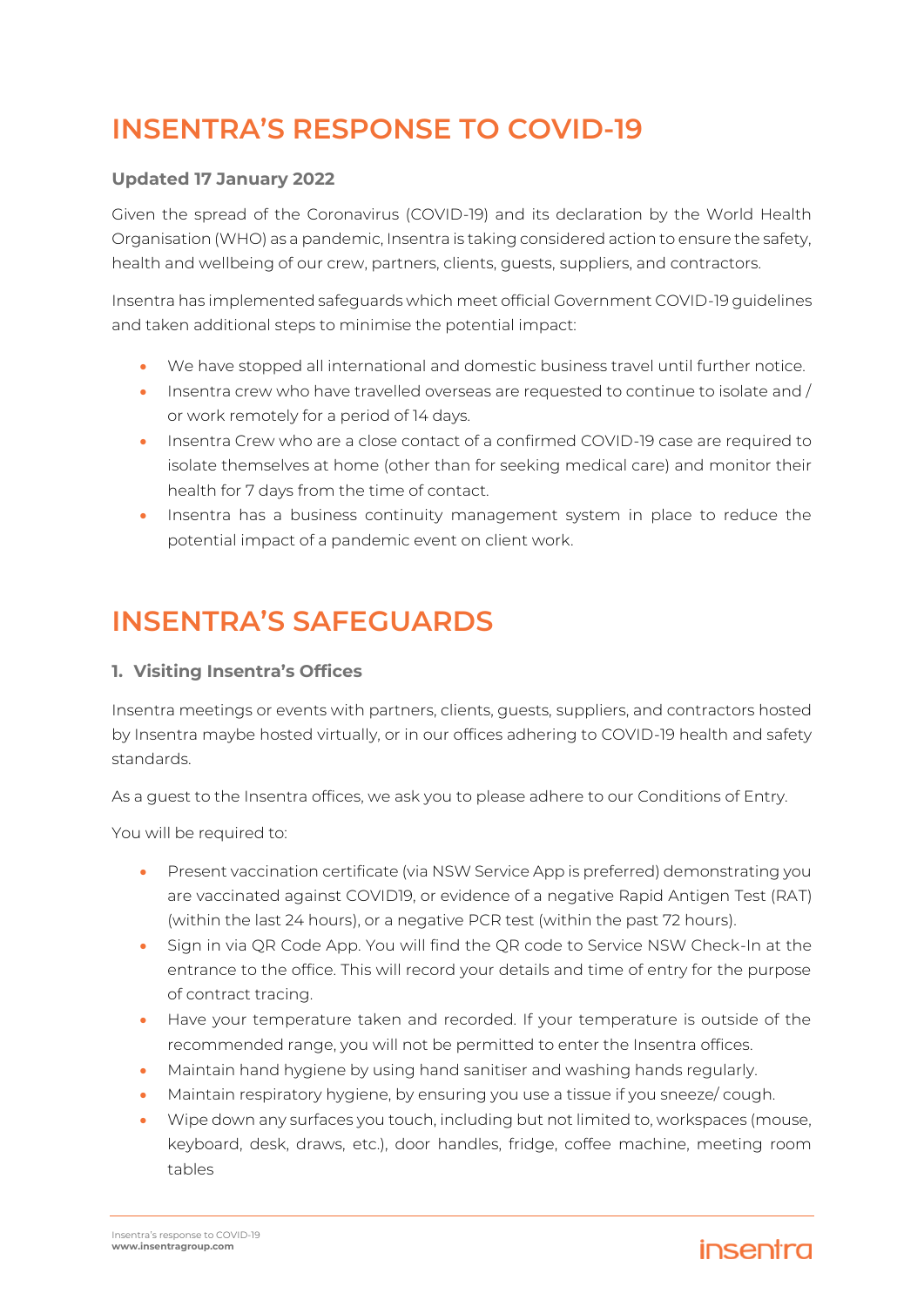- Where possible, maintain physical distancing of 1.5 meters
- Adhere to meeting room etiquette, including wiping over and spraying down chairs.
- If you are sick with flu-like symptoms, we would ask for you to complete a COVID test prior to returning and advise us of the result. You will only be able to visit the office upon receipt of a negative result or medical clearance.
- If you become unwell within 4 days after visiting the Insentra offices, please notify us.
- Comply with any changes and updates to the current Public Health Order

We also ask you to not:

- Visit the offices without an invite from your preferred Insentra contact
- Do not come into the office if you are unwell in any way.
- Do not come into the office if you have:
	- Are a close contact of a confirmed case
	- Travelled overseas in the last 14 days
	- Or, in isolation due to COVID19
- Do not use non-disposable cutlery/ crockery/ glassware
- Do not use a workspace not assigned to you
- Do not use hardware not assigned to you
- Do not leave items behind

### **2. Working with partners and clients to safeguard the health and safety of our people**

Insentra requests our clients take their own measures, including vaccination, to respond to COVID-19, in accordance with official government COVID-19 guidelines.

If Insentra employees at client sites are concerned their host site is not taking reasonably practicable steps to proactively prevent the spread of COVID-19 so far as it is able, Insentra has directed our people to speak with their team leader or project director immediately.

If you are an organisation with a suspected or confirmed case of COVID-19 and Insentra clients or people may be affected, we ask that you immediately contact your preferred Insentra contact or complete the below enquiry form. If Insentra employees are immune compromised, have specific medical advice, or have concerns about their health, or the health of their families, Insentra has directed these crew members to work remotely from home.

## **VISITING CLIENT SITES**

As COVID-19 restrictions are gradually relaxed, some of our crew members may be able to visit clients and partners onsite. While restrictions are reduced, our commitment to the health and safety of our crew is not. Before our crew visit a partner or client site, it is preferable, if possible, for the crew member to complete the work remotely.